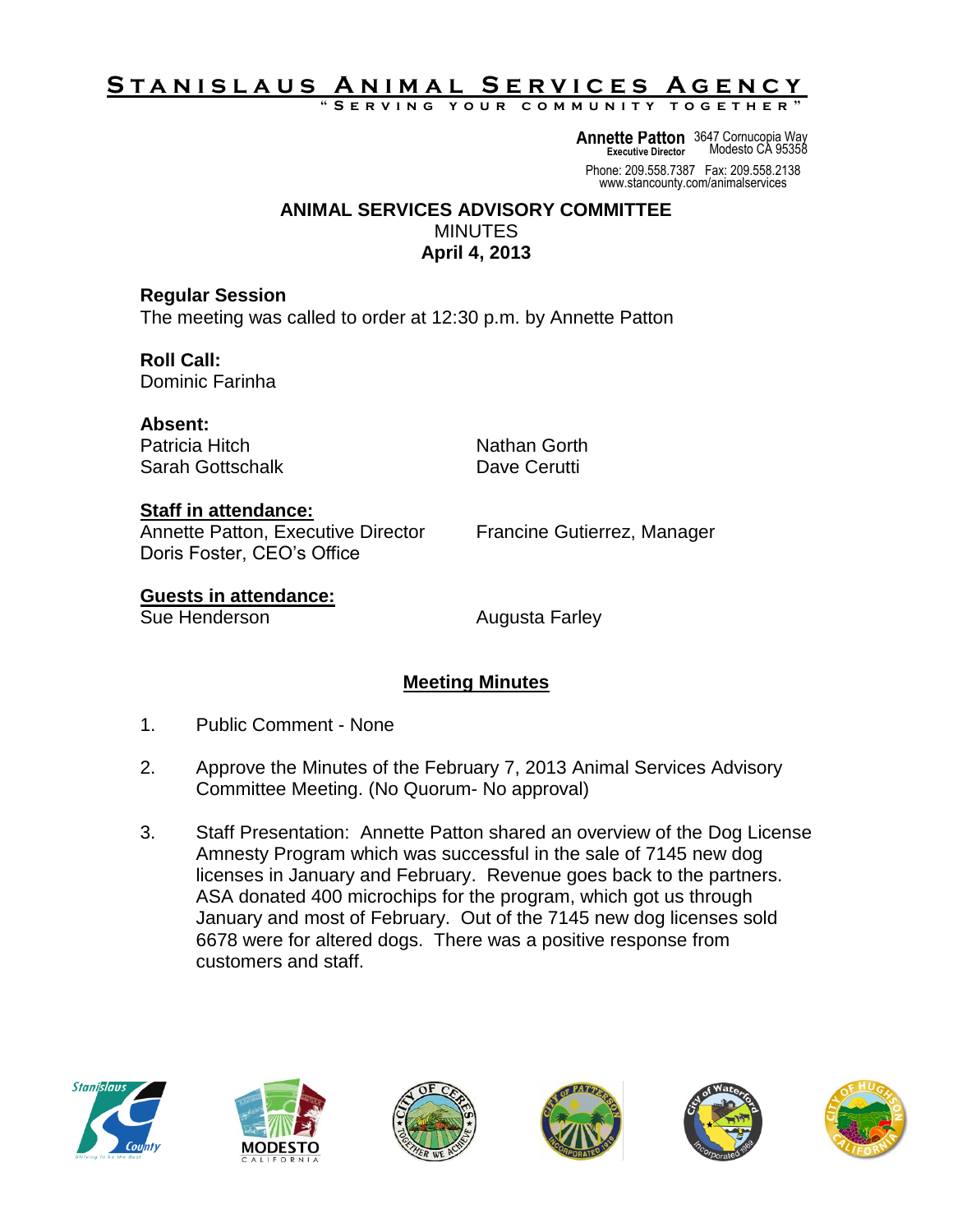#### STANISLAUS ANIMAL SERVICES AGENCY **SERVING YOUR COMMUNITY TOGETHER**

Phone: 209.558.7387 Fax: 209.558.2138 www.stancounty.com/animalservices **Annette Patton** 3647 Cornucopia Way **Executive Director** Modesto CA 95358

- 4. Staff Presentation: Overview of the Volunteer Program Francine Gutierrez said the JPA Board approved the use of volunteers with cash handling abilities to manage our offsite adoptions. This will assist the Agency, in adoption opportunities at many street fairs and festivals, even when we don't have staff available. Future offsite adoption opportunities are fast approaching with Ceres Street Fair in May, Hughson Fruit and Nut and other festivals throughout the season. If you have additional suggestions, please feel free to share. Dominic says Apricot Fiesta is coming up in June. Check the Patterson website for Apricot Fiesta. Call 895-8000 for more information. We will be advertising our foster program soon. Fostering is a huge part of our volunteer program, we use fosters for animals that are too young, animals that need medical treatment, etc. Look for posters, flyers and inserts in city billings. The foster program includes an orientation and some overview on how to handle, socialize, treat or care for the animals in their care. Fostering is a very rewarding experience.
- 5. Staff Presentation: Adopt-A-Shelter Cat month in June 2013. Annette shares that SASA is participating for the first time. The JPA Board approved three programs for Adopt-A-Shelter Cat in June 2013. The first program is Seniors for Seniors. Senior cats, 5 years and older will be adopted by a senior citizen (or anyone 50 or over) at no cost. The cat still comes with vaccinations, microchip and will be spayed or neutered. The second program is \$15 for Felines. This will be the adoption program for all cats or kittens in the month of June. This is one reason why fostering is so important now, we want as many kittens as possible ready for adoption in June, pre-weans can be fostered and ready to bring back in late May for spay or neuter surgeries and then made available for adoption in June. The last program is a \$40 SCATE Voucher for cats only. These vouchers will be available for owned cats that need to be spayed or neutered. Advertising will being mid-May and early June. The Stanislaus County Library partners with SASA and brings snuggies in May. Snuggies are cat sized blankets made by members of our community and will be given to each person that adopts a cat in June. Science Diet will donate a small bag of cat food and Sergeant's Flea will donate flea control packets. Another corporation is working on donating something and we are talking with KAT Country radio. Details will be shared at a later date.